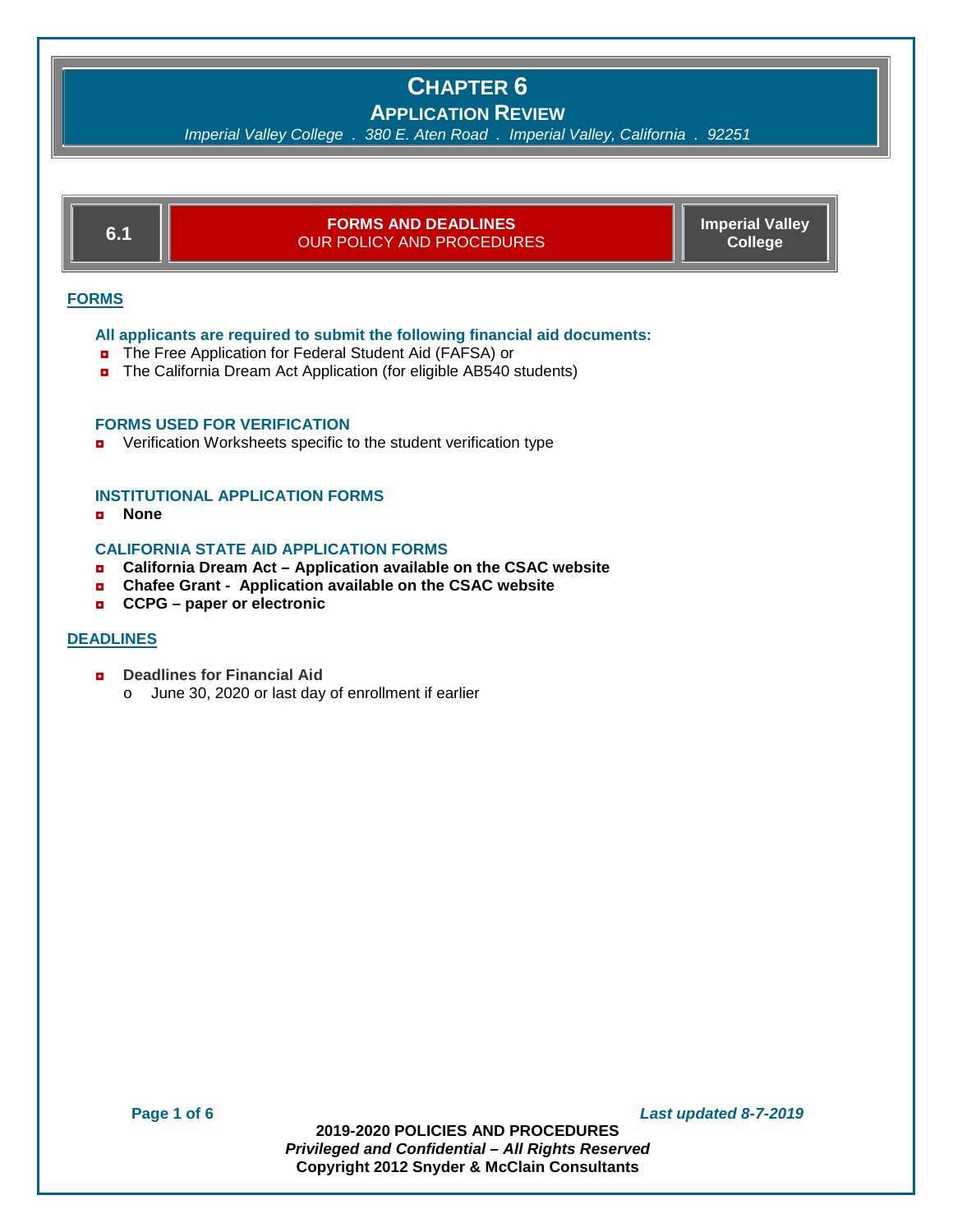**APPLICATION REVIEW**

*Imperial Valley College . 380 E. Aten Road . Imperial Valley, California . 92251*

| <b>DEPENDENCY DETERMINATION</b><br><b>Imperial Valley</b><br>ド つ<br>College<br><b>OUR PROCEDURES</b> |
|------------------------------------------------------------------------------------------------------|
|------------------------------------------------------------------------------------------------------|

### **IVC PROCEDURES**

**THE FEDERAL DEFINITION OF AN INDEPENDENT STUDENT** is any individual who is 24 years old or older by December  $31^{st}$  of the award year OR an individual who meets any one of the following criteria:

- An orphan or ward of the court in foster care any time after the age of 13.
- An emancipated minor or student who was in a court appointed legal guardianship until the age of majority as defined by their state of residence, both as adjudicated by a court of competent jurisdiction in state of students' legal residence at time of adjudication.
- Veteran\* or an active duty member of the U.S. Armed Forces for purposes other than training. \*Veteran Status: Only accrues to those who were active duty members of the military; this includes only National Guard members or reservists who were called up to active duty.
- Graduate or professional student.
- Married or separated student.
- Any individual with legal dependents other than spouse. If student under age 24 with children is living with parents, determine if parents claimed child in base years. If so, then student once again becomes dependent, unless student has provided more than one-half of child's support. An applicant whose unborn child will be born before the end of award year (June 30) can answer "Yes" to this.

#### **All other applicants are DEPENDENTS and must include parental information on the FAFSA.**

- $\circ$  There may be questions and need to confirm one of the standard situations that qualifies for independent status, such as former foster youth or military status.
- o Technicians will follow up to request necessary information.

#### **EXCEPTION: DEPENDENCY OVERRIDE**

- Students classified as dependent due to the criteria above may be considered independent in special circumstances under professional judgment. The circumstances may include extreme hardship cases such as abandonment or abuse.
- In such hardship cases, the student must complete the Appeal for Dependency Override form and provide written documentation. These forms are reviewed by technicians and approved by director.

#### **EXCEPTION: HOMELESS YOUTH**

#### ● **To be considered a homeless youth:**

- Student verified as unaccompanied youth who is homeless; documentation is provided by:
- Director or designee of an emergency shelter or a transitional housing program funded by HUD;
- Director or designee of a homeless youth basic center or transitional living program;
- High school or school district homeless liaison; or
- Financial Aid Administrator\*
- Student verified as unaccompanied youth who is at risk of homelessness and is self-reporting; documentation is provided by either:
	- Director or designee of a homeless youth basic center or transitional living program; or
	- Financial Aid Administrator\*

\*If Financial Aid Administrator determines homelessness: must be on a **case-by-case basis** and documented.

### **Page 2 of 6** *Last updated 8-7-2019*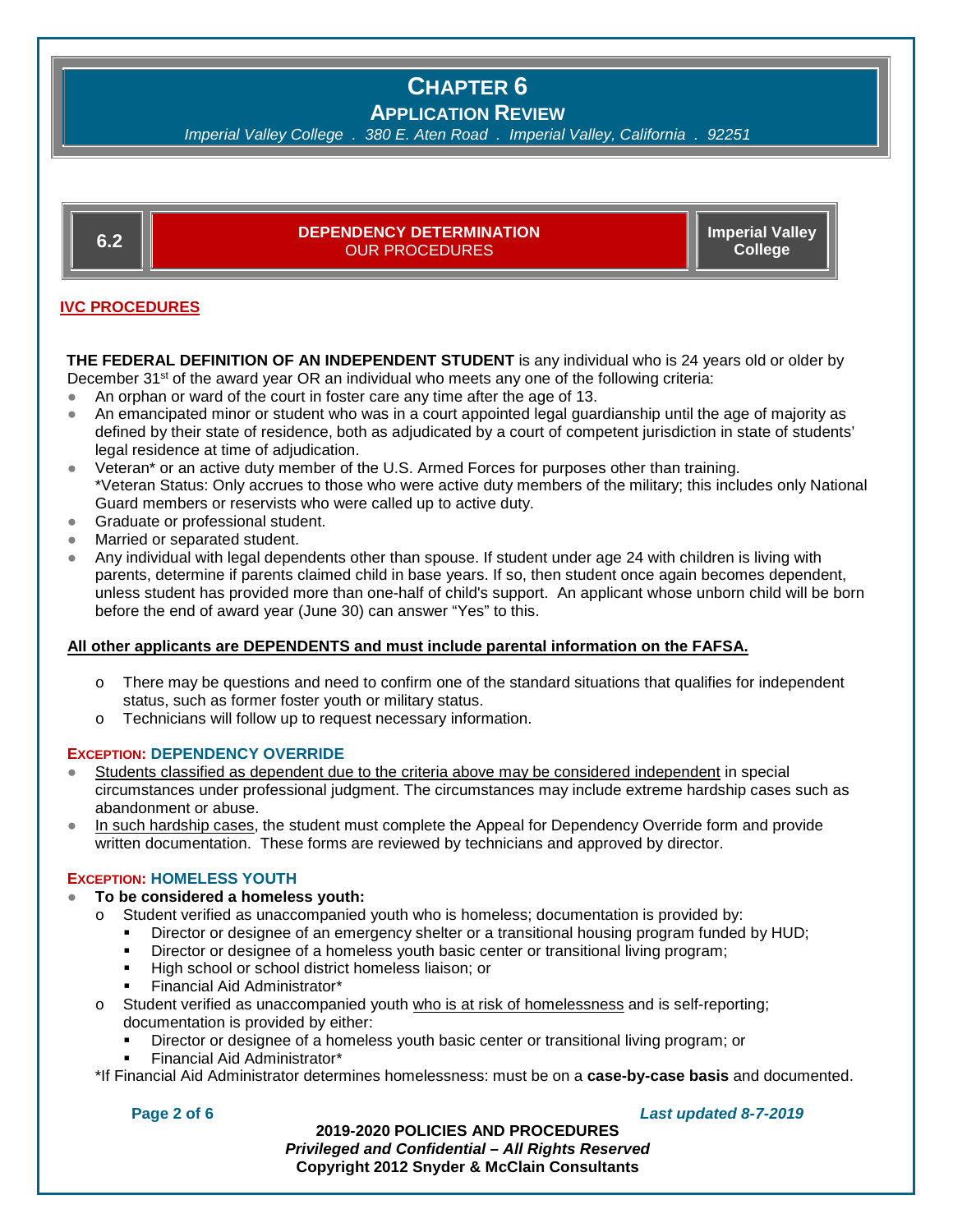### **APPLICATION REVIEW**

*Imperial Valley College . 380 E. Aten Road . Imperial Valley, California . 92251*

**6.3 INCOME AND ASSETS** OUR PROCEDURES **Imperial Valley College**

#### **INCOME**

- ◘ **Income Reported on FAFSA**
	- o Documentation on actual income reported is collected for those selected for the verification process or for those staff members may identify to clarify a family situation.

#### ◘ **Income Appeals**

- o Applicants may appeal the income used to determine eligibility based on a change in circumstances or reduction in income. These appeals are handled by technicians for approval by director.
- o The procedure is on the form available on IVC website.

#### **ASSETS**

#### ◘ **Assets Reported on FAFSA**

o Documentation on assets reported is verified if there appears to be conflicting information.

#### ◘ **Asset Appeals**

o Applicants may appeal their situation based on change in assets reported, such as savings going toward covering major medical expenses not covered by insurance.

These appeals are handled via student statement reviewed by technicians for approval by director.

**6.4 DOCUMENT AND CORRESPONDENCE HANDLING** OUR PROCEDURES

**Imperial Valley College**

#### **REQUESTING**

- ◘ Needed documents are identified in these ways**:** 
	- o Banner and the Campus Logic Verification system are set to identify documents needed based on ISIR results.
	- o Staff members may request additional information while reviewing a "complete" file.
- ◘ Applicant notification process**:**
	- o Applicant is sent email requests via Banner and the Campus Logic Verifcation system at various intervals.<br>O Students who opt in for texting, will receive text reminders via the Campus Logic Verification system in
	- Students who opt in for texting, will receive text reminders via the Campus Logic Verification system in addition to emails.

#### **RECEIVING, REVIEWING AND TRACKING**

- When documents and correspondence are submitted to the Financial Aid Office, these steps are followed: Documents:
	- o Files are assigned to speciliasts to follow-up with students as documents are received. They review documents, satisfy on the system, submit completed files for processing.
	- o If documents are incomplete: Student is notified via phone, email, text or WebSTAR that s/he needs to come to office to complete document.

**Page 3 of 6** *Last updated 8-7-2019*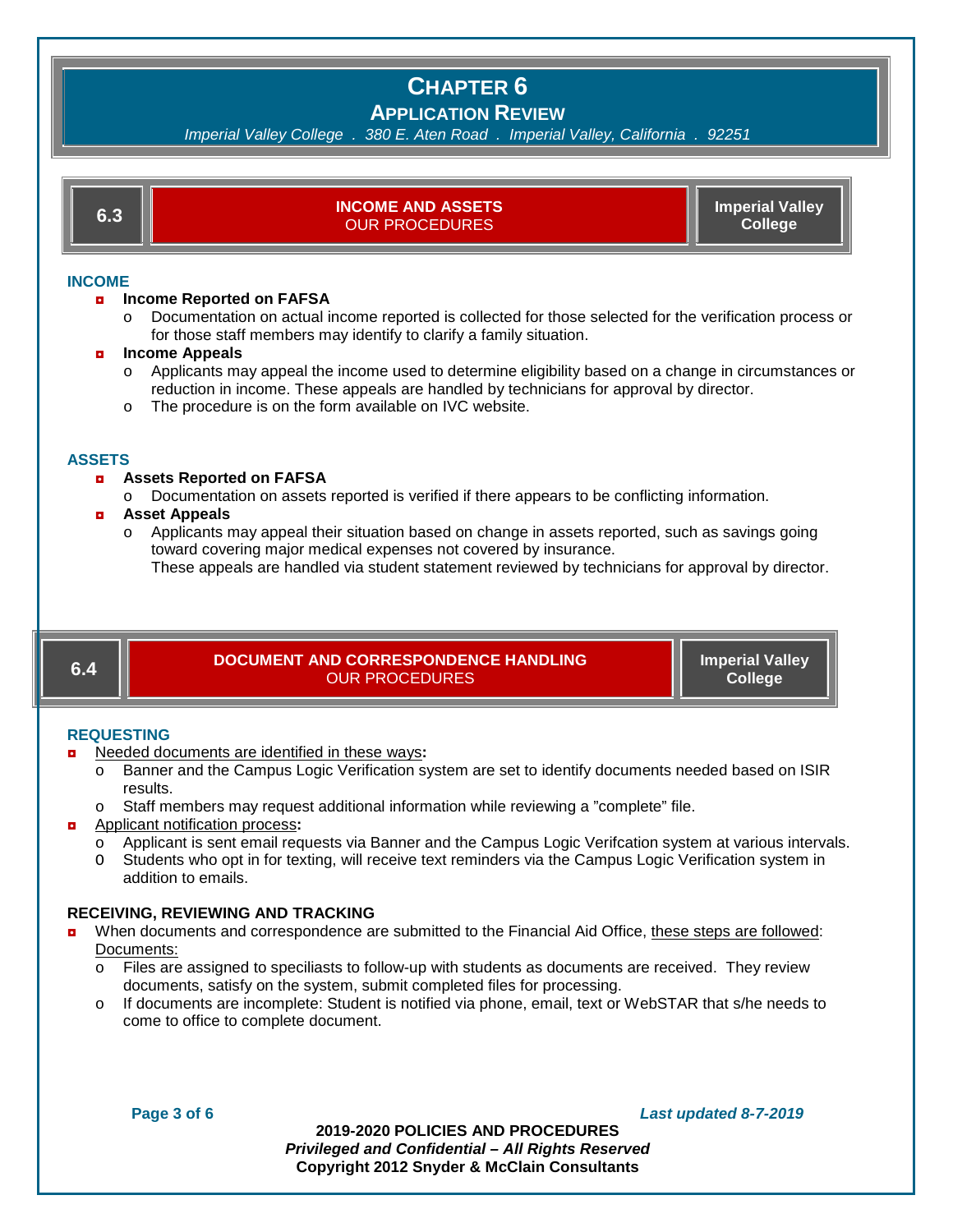**APPLICATION REVIEW**

*Imperial Valley College . 380 E. Aten Road . Imperial Valley, California . 92251*

#### **6.5 SAR – ISIR CODES & COMMENTS AND NSLDS HISTORY** OUR PROCEDURES

<u> 1989 - Johann Stein, marwolaethau a bhann an t-Amhair Aonaichte ann an t-Amhair Aonaichte ann an t-Amhair Aon</u>

**Imperial Valley College**

### **IVC PROCEDURES**

### **IMMIGRATION STATUS DOCUMENTATION PROCESS**

#### ◘ **Notification:**

- o Our communication to students who must document immigration status includes this required information**:** deadline to provide documentation, consequences of failing to provide documentation by deadline, and that determination isn't made until student has opportunity to submit documentation.
- o We notify students of required information for secondary confirmation in writing by email referring them to WebSTAR for specific missing information.
	- Tracking letter says: Your financial aid application is in-progress logon to WebSTAR to see your current messages and requirements.
- o Consequences:
	- Tracking letter says: Your application will not be processed until all requested documents are submitted and verified.

#### ◘ **Secondary Confirmation (G-845) Procedure:**

- IVC follows quidance from the FSA Handbook.
- o We collect a copy of permanent resident card and other immigration documentation before completing Form G-845.
- o A requirement is posted in WEBSTAR, for example: Please present your resident alien card, naturalization certificate or U.S. birth certificate to your financial aid technician.
- o Within 10 business days of receipt of documentation, copy front and back sides of all immigrationstatus documents received from the student, attach copies to the Form [G-845,](http://www.uscis.gov/files/form/g-845.pdf) and submit Form [G-845](http://www.uscis.gov/files/form/g-845.pdf) with attachments to Department of Homeland Security, USCIS (U.S. Citizenship and Immigration Services).

#### ◘ **Final Decision:**

- $\circ$  We notify the student of our office's final decision, based on the secondary confirmation results.<br>  $\circ$  Notification of eligibility is handled via the award letter.
- Notification of eligibility is handled via the award letter.
- o Notification of ineligibility is documented in our system and via email.

#### **DOCUMENTATION**

- ◘ Applicants for financial aid may be required to provide documentation to confirm that they are a U.S. citizen or an eligible non-citizen. Listed below are the types of documents that may satisfy this requirement.
- **n** If student submits photocopies of the required document, they must be clear and legible copies with student name and student ID at the top of the documents.

#### **U.S. CITIZEN** (attach photocopy of front side only)

- **<u>n</u>** Birth Certificate
- ◘ Signed U.S. Passport (current or expired)
- ◘ Signed Certificate of Naturalization (N-550 or N-570) or Certificate of Citizenship (N-560 or N-561)
- Form FS-240, FS-545, or DS-1350

#### **U.S. PERMANENT RESIDENT** (attach photocopies of front and back sides)

◘ Alien Registration Card I-551, I-151 or I-551C

#### **Page 4 of 6** *Last updated 8-7-2019*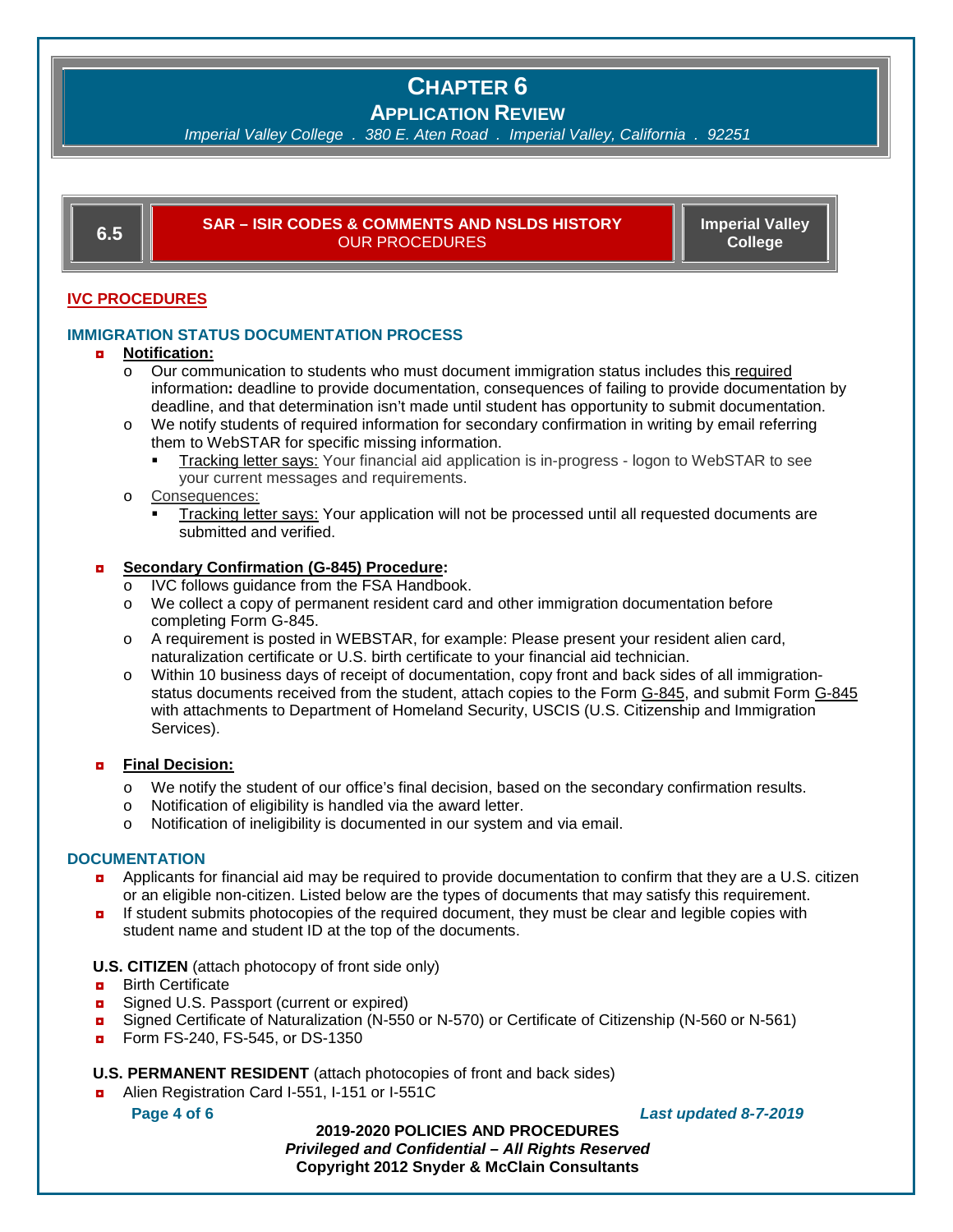### **APPLICATION REVIEW**

*Imperial Valley College . 380 E. Aten Road . Imperial Valley, California . 92251*

- Passport stamped "Processed for I-551"
- ◘ Departure Report (Form I-94) stamped "Processed for I-551" or "Temporary Form I-551"

#### **OTHER ELIGIBLE NON-CITIZEN** (attach photocopies of front and back sides)

- **a** Attach a copy of Departure Record (Form I-94 or I-94A) with a stamp indicating one of the following:
	- 1. "Refugee"
	- 2. "Asylum Granted"
	- 3. "Indefinite Parolee" and/or "Humanitarian Parolee"
	- 4. "Cuban-Haitian Entrant Status Pending"

#### **NOTE: Student is not eligible for federal student aid if s/he is:**

- ◘ Applicant for permanent resident status and not in a category listed above.
- 
- **□** Student with an F1, F2, J1, J2 or G series visa.<br>■ Student in the United States with only a Form I-Student in the United States with only a Form I-688 "Temporary Resident Card".
- **D** Student with Form I-688A or I-688B Employment Authorization

#### **DETAILS: U.S. Citizenship – Child Born Abroad**

- ◘ U.S. citizen doesn't have to apply for "residency" for his child if the parent was a U.S. citizen. The parents should have registered student's birth and should have one of those forms mentioned by one respondent:
	- 1. Form FS-240 "*Report of Birth Abroad of a citizen of the United States*",
	- 2. FS-545 "*Certificate of Birth-Foreign Service",*
	- 3. DS-1350 "*Certificate of Birth*"
	- 4. INS Form G-639 (the Freedom of Information Act Form)
- ◘ If the parent didn't register child's birth at the time and did not obtain a Form FS-240 (Report of Birth Abroad of a Citizen of the United States), they can apply to USCIS for a Certificate of Birth (DS-1350).
- ◘ Instructions are at **[http://travel.state.gov/family/family\\_issues/birth/birth\\_593.html](http://travel.state.gov/family/family_issues/birth/birth_593.html)**
- Residency request is only done if you have a U.S. citizen trying to bring in family members from another country who do not possess U.S. citizenship themselves.
- **n** Residency request is also done by permanent residents of the U.S. (or people here on asylum) to bring in additional members of their family from another country.
- ◘ U.S. Department of State Passport Services- phone number: 202-485-8300

#### **NSLDS FINANCIAL AID HISTORY**

- **D** At time of ISIR load, Banner assigns a requirement by comment code. Tracking item prevents packaging and disbursement.
- **D** Student is sent an email of outstanding requirements and explanation of action required for that comment code is available in WEBSTAR.
- **n** These requirements when submitted are reviewed and satisfied by specialists.

**Page 5 of 6** *Last updated 8-7-2019*